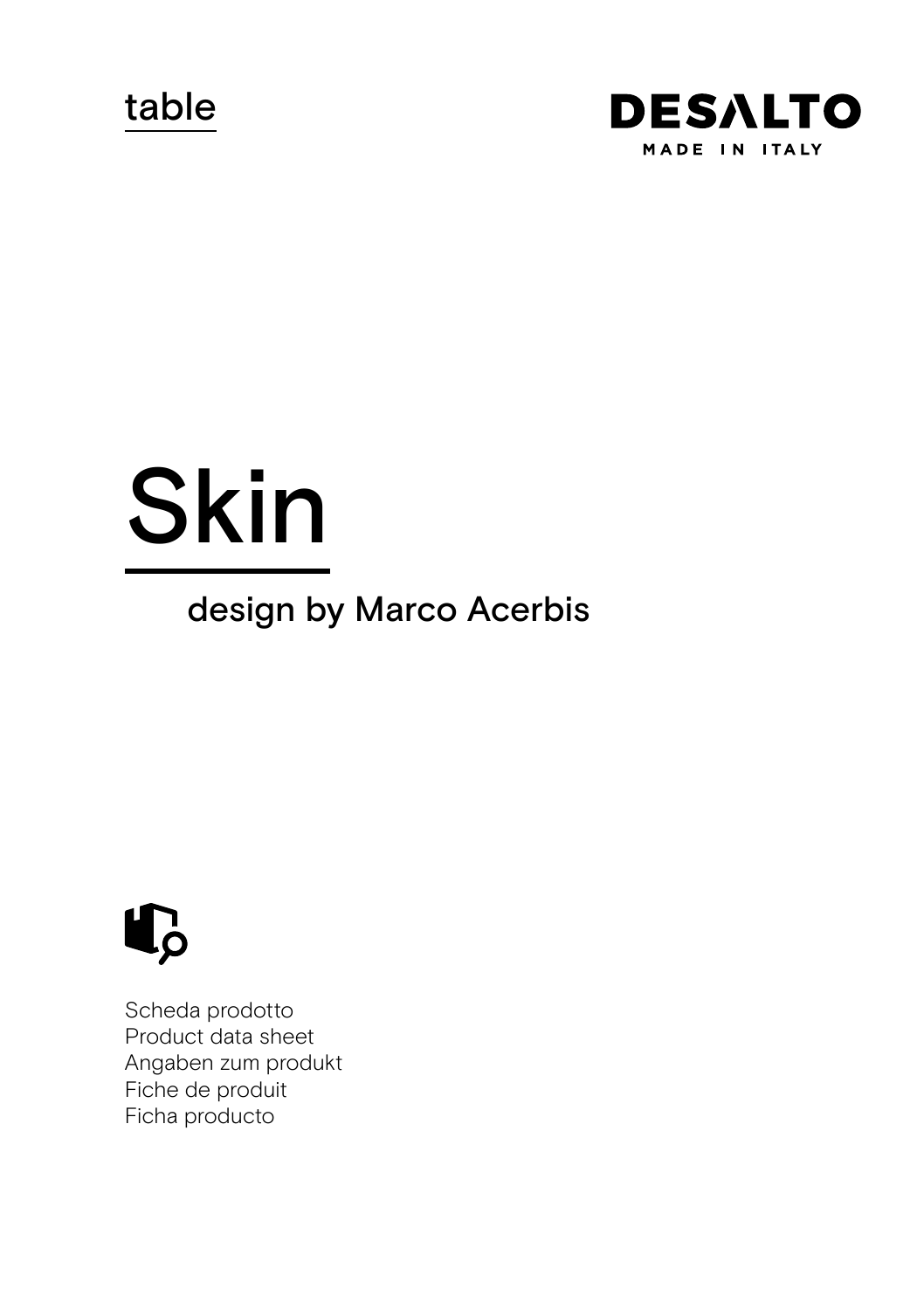#### Italiano

#### Materiali

Tavolo fisso o allungabile con struttura in alluminio estruso. Piani da 6 mm in cristallo temperato o ceramica . Nella versione allungabile, prolunga con apertura a libro nello stesso materiale del piano. La versione fissa, in alcune varianti, è utilizzabile anche per outdoor.

#### Manutenzione

Struttura: usare un panno in microfibra e acqua tiepida. Una pulizia intensa si ottiene con acqua e sapone, o detergenti neutri diluiti in acqua. Importante asciugare subito. Piani in cristallo opaco e ceramica: usare un panno in microfibra con acqua demineralizzata. Piani in cristallo lucido: usare prodotti per la pulizia dei vetri. Per tutte le superfici evitare assolutamente l'uso di alcool o di detersivi contenenti solventi in generale. Evitare di intervenire per la manutenzione sui componenti meccanici. In caso di problemi rivolgersi al rivenditore.

#### Avvertenze

Evitare i seguenti usi impropri: non sedersi, non salire in piedi sul tavolo, non appoggiare sul piano oggetti che possano graffiare la superficie o molto caldi come pentole, teiere ecc. Non caricare i piani con pesi superiori ai limiti consigliati. Evitare di intervenire per la manutenzione sui componenti meccanici.Desalto spa declina ogni responsabilità per danni causati a cose o a persone derivanti da un uso non corretto del prodotto. La garanzia non comprende alcun tipo di assistenza o riparazione del prodotto o a parti di esso danneggiate in seguito a un uso non corretto del prodotto stesso.

# Ecologia

Tutti i processi produttivi sono eseguiti nel rispetto delle vigenti normative ambientali e tutelano la salute del personale addetto. I materiali utilizzati sono per la quasi totalità riciclabili.

# Outdoor

Qualora il prodotto in possesso, sia stato acquistato in versione outdoor, rispettare le seguenti indicazioni:

Qualsiasi materiale idoneo all'utilizzo in outdoor, anche se debitamente trattato, subisce nel tempo delle alterazioni di carattere cromatico, superficiale e molecolare, a causa dell'azione degli agenti atmosferici quali caldo, freddo e relativi sbalzi di temperatura, pioggia, sole, vento. Il grado di alterazione varia a seconda delle condizioni di esposizione e dell'area geografica: un esempio è l'ambiente ad alta concentrazione salina o umido, oppure la presenza di cloro in prossimità di piscine. E' sempre determinante una corretta manutenzione fatta di lavaggi con acqua demineralizzata, con il vantaggio di rallentare nel tempo il naturale degrado dei materiali. E' bene evitare il ristagno di acqua e foglie su tavoli, tavolini e sedute. E' bene evitare di lasciare per lungo tempo oggetti appoggiati sui piani: potrebbero essere la causa di macchie di difficile e/o di impossibile eliminazione. Nel periodo di non utilizzo, si consiglia un'adeguata protezione con buona ventilazione o ancor meglio di riporre il prodotto in ambiente interno fresco e asciutto. Semplici raccomandazioni utili a salvaguardare e allungare la vita di un prodotto desalto.

# Soft outdoor

Qualora il prodotto in possesso, sia stato acquistato in versione softoutdoor, rispettare le seguenti indicazioni:

Non sono idonei all'esposizione diretta agli agenti atmosferici, pertanto si consiglia un utilizzo in luogo riparato (veranda, gazebo, porticato…) è assolutamente sconsigliato l'uso in presenza di nebbia salina o in prossimità di piscine.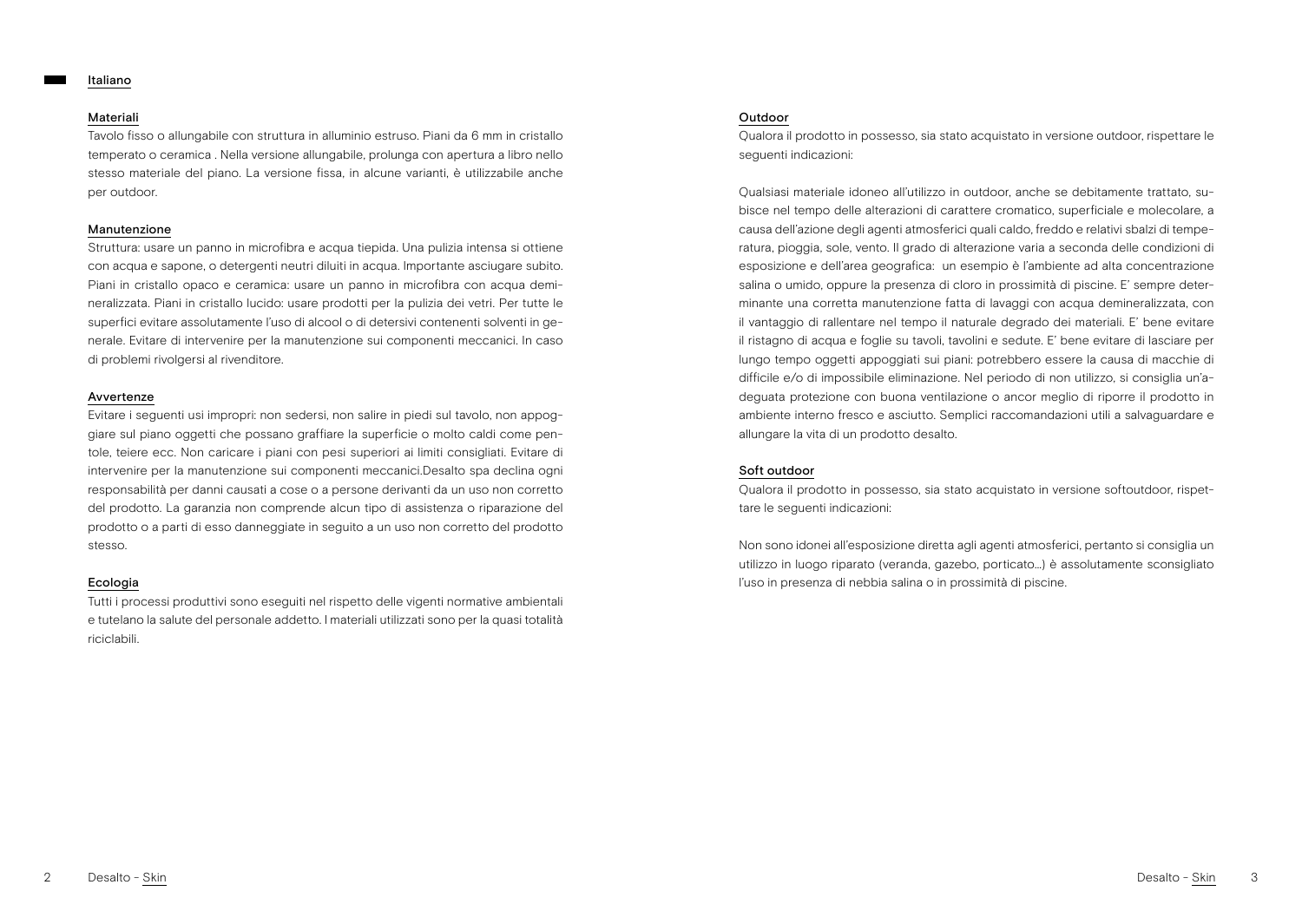#### Materials

Fix or extendible table with extruded aluminium frame. Tops of toughened glass or ceramic 6 mm. In the extendible version, folding leaves in the same material as the top. The fixed table, in some versions, is suitable also for outdoor use.

# Maintenance

Structure: use a cloth in microfibre and lukewarm water. For a more intense cleaning use a cloth dampened with water and neutral soap or detergents diluted with water. It is very important to dry immediately. Matt glass tops and ceramic: use a soft cloth with demineralized water. Glossy glass tops: use glass cleaning products. For all surfaces avoid completely any use of ethyl alcohol or detergents containing solvents in general. It is very important to dry immediately. Do not intervene with maintenance on the mechanical parts. In case of problems please contact the retailer.

# Warning

Avoid the following inappropiate uses: do not sit on the table, do not place objects on the tops which might scratch the surface or hot items (pans or teapot or similar). Do not load tops with weights above the recommended limits. Desalto spa will accept no liability for any damages caused to property or persons subsequent to incorrect handling of the product. If the assistance of the manufacturer is required to rectify faults arising from incorrect installation or use, this assistance is not covered by the guarantee.

# Ecology

All the production processes are carried out respecting the environmental regulations in force and safeguard the health of the staff employed. The materials used are mostly recyclable.

# Outdoor

If the product in possession has been purchased in the outdoor version, please respect the following indications:

Any material suitable for outdoor use, even if duly treated, undergoes changes of chromatic, superficial and molecular character over time, due to the action of atmospheric agents such as heat, cold and relative changes in temperature, rain, sun, wind. The degree of alteration varies according to the exposure conditions and the geographic area: an example is the environment with a high concentration of salt or humid, or the presence of chlorine close to swimming pools. A proper maintenance by washing the product with demineralized water is always decisive, with the advantage of slowing down the natural degradation of the materials over time. It is good to avoid the stagnation of water and leaves on tables, small tables and chairs. It is good to avoid leaving objects resting on the tops for a long time: they could be the reason of difficult and / or impossible to remove stains. In the period of non-use, we recommend an adequate protection with good ventilation or even better to store the product in a fresh and dry indoor environment. Simple recommendations to safeguard and extend the life of a desalto product.

# Soft outdoor

If the product in possession has been purchased in the soft outdoor version, please respect the following indications:

Are not suitable for direct exposure to atmospheric agents, therefore we recommend using them in a sheltered place (veranda, gazebo, portico ...) An use in the presence of salt fog or near swimming pools is not recommended.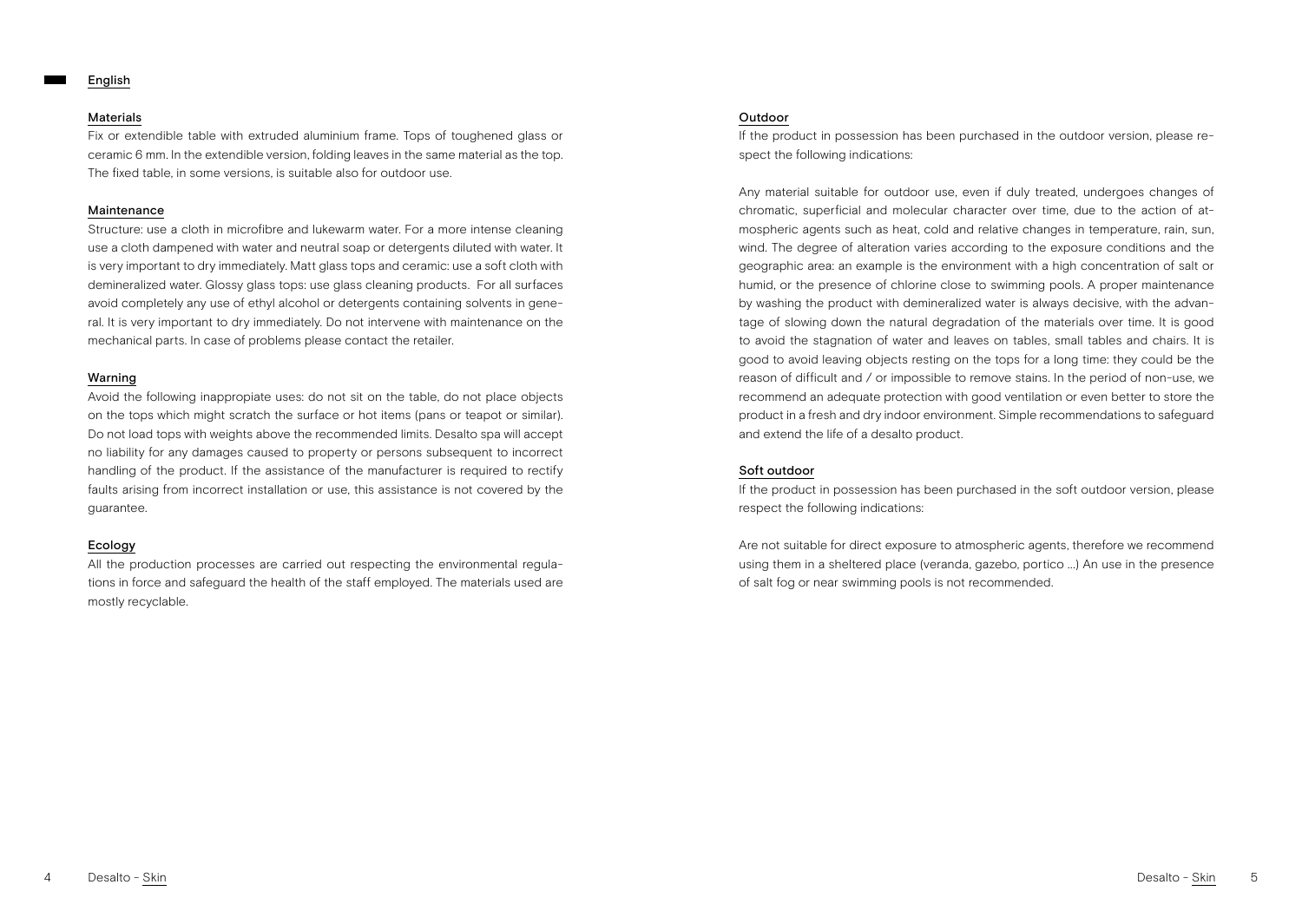#### Materialien

Tisch, fix oder ausziehbar, mit gestell aus extrudiertem aluminium. Platten aus temperiertem glas oder keramik 6 mm. In der ausziehbaren version, hat die ausziehplatte mit klapptür das gleiche material der hauptplatte. Die version nicht ausziehbar ist in bestimmten ausführungen auch outdoor geeignet.

# Pflege

Gestell: putzung mit einem lappen aus mikrofaser und lauwarmem wasser. Eine stärkere reinigung mit einem weichem ,mit wasser und seife oder mit wasser verdünnten neutralen reinigungsmitteln, getränkten lappen. Wichtig sofort trocknen. Platten aus mattem glas und keramik: reinigung mit einem weichen lappen mit demineralisiertem wasser platten aus glänzendem glas: reinigung mit einem glasreinigungsmittel. Alle oberflächen: keine alchool oder reinigungsmittel mit lösungsmittel. Vermeiden sie jede pflegesart der machanischen komponenten, bei problemen wenden sie sich an ihren händler.

#### Besondere hinweise

Vermeiden sie die folgenden unsachgemässen gebrauchsweisen: setzen sie sich nicht auf die tische und legen sie auf der tischplatte keine heissen gegestände ab (töpfe, teekanne, usw), oder gegestände, die platten verkratzen könnten. Belasten sie die platten nicht mehr als die empfohlene höchstlast. Desalto spa lehnt jegliche haftung für sach oder personenschäden ab, die durch einen unsachgemässen gebrauch des produktes hervorgerufen werden. Die garantie umfasst keinerlei hilfsleistung oder reparatur des produktes oder seiner teile, die in folge eines unsachgemässen gebrauchs des produktes beschädigt wurden.

# Umwelt-und gesundheitsschutz

Alle phasen des produktionsprozesses werden in entsprechung zu den einschlägigen bestimmungen zum umweltschutz und zum gesundheitsschutz am arbeitsplatz ausgeführt. Die eingesetzten materialien können meistens dem recycling zugeführt werden.

#### Outdoor

Wenn das produkt in der outdoorversion gekauft wurde, beachten sie bitte die folgenden angaben:

Jedes material, das für die verwendung im freien geeignet ist, unterliegt, selbst wenn es ordnungsgemäß behandelt wird, im laufe der zeit veränderungen des chromatischen, oberflächlichen und molekularen charakters aufgrund von witterungseinflüssen wie hitze, kälte und relativen temperaturänderungen, regen, sonne und wind. Der grad der veränderung variiert je nach den expositionsbedingungen und dem geografischen gebiet: ein beispiel ist die umgebung mit einer hohen salzkonzentration oder luftfeuchtigkeit oder den ausdünstungen von chlor in der nähe von schwimmbädern. Es wird stets die fachgerechte reinigung mit demineralisiertem wasser empfohlen, um den natürlichen verschleiß der materialien im laufe der zeit zu verlangsamnen. Es ist gut, wasser und blätter schnellstmöglich von tischen, beistelltischen und stühlen zu entfernen. Es sollte ebenfalls darauf geachtet werden, gegenstände und dekoobjekte nicht für lange zeit auf den tischplatten stehen zu lassen. Diese könnten ränder und flecken verursachen, welche später nur schwer oder gar nicht mehr entfernt werden können. In der zeit der nichtbenutzung empfehlen wir einen ausreichenden schutz bei guter belüftung oder noch besser wäre es, das produkt in einer frischen und trockenen innenumgebung zu lagern. Wenn sie diese einfachen empfehlungen zur sicherung und verlängerung der lebensdauer beachten, werden sie noch länger freude an den produkten der firma desalto haben.

#### Soft outdoor

Wenn das produkt in der softoutdoorversion gekauft wurde, beachten sie bitte die folgenden angaben:

Sind nicht geeignet für die direkte witterungeinflüsse . Wir empfehlen sie in einem geschützten ort zu verwenden (veranda, pavillon, säulengang ...). Eine verwendung in der nähe von salznebel oder in der nähe von schwimmbädern ist nicht empfohlen.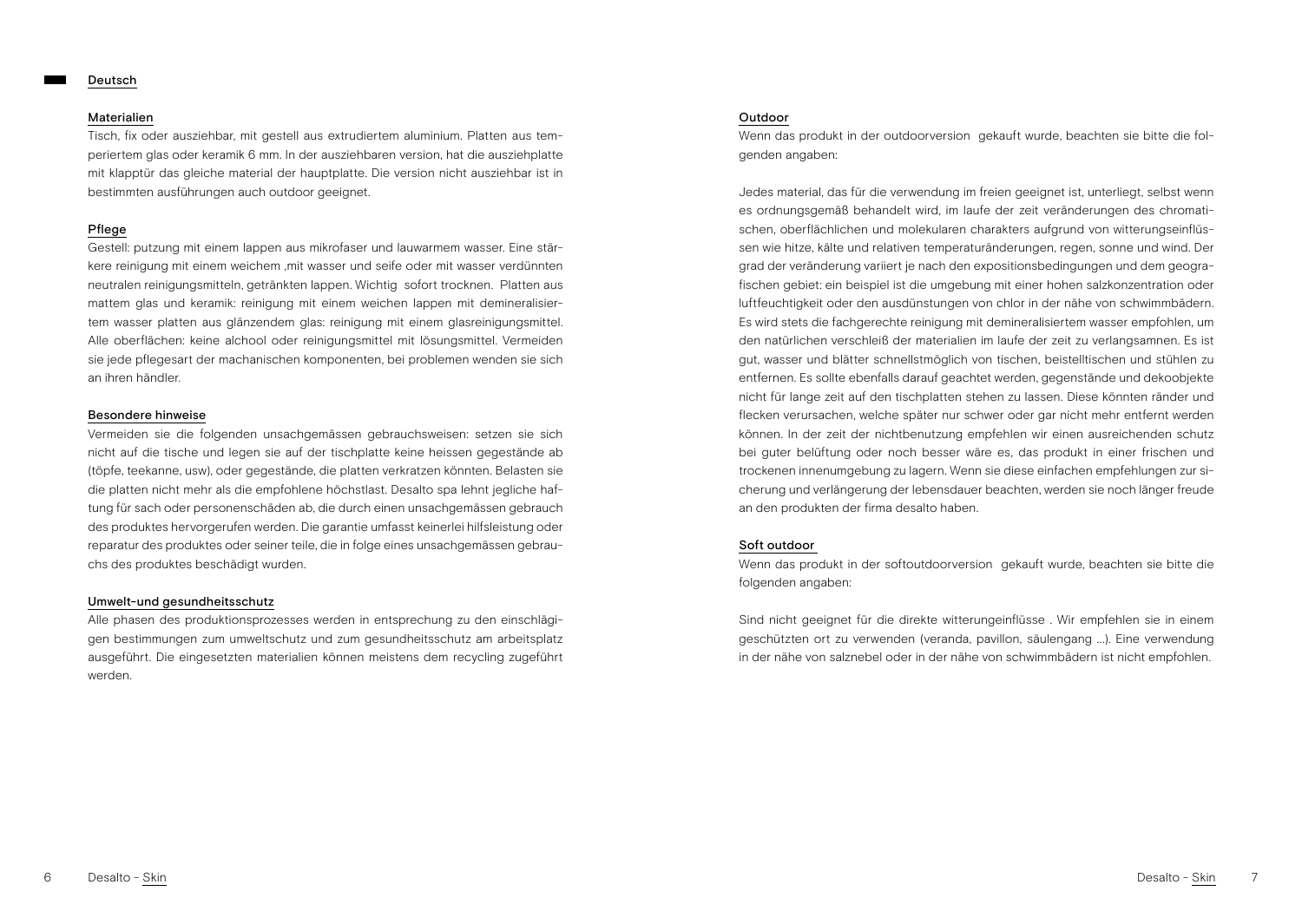#### Français

#### Matériaux

Table fixe et à rallonges avec structure en aluminium extrudé. Plateaux en verre trempé ou céramique 6 mm. Dans la version à rallonges, rallonge à fermeture portefeuille dans le même matériau que le plateau. La version fixe, dans quelques variantes, peut être aussi utilisée à l'extérieur.

# Entretien

Structure: utiliser un chiffon en microfibre et de l'eau tiède. Pour un nettoyage plus intensif utiliser un chiffon imbibé d' eau et du savon ou de détergents neutres dilués dans l'eau. Il est important de sécher immédiatement.Plateaux en verre brillant: utiliser des produits conçus pour le nettoyage des verres. Plateaux en verre mat et céramique: utiliser un chiffon en microfibre avec de l'eau démineralisée. Pour toutes les surfaces n'utiliser jamais d'alcool ou de détersif contenant solvants en général. Éviter d'intervenir pour l'entretien sur les parties mécaniques et en cas de problème, s'adresser au revendeur.

## Advertissements

Eviter les utilisations impropres suivantes: ne pas s'asseoir et ne pas se mettre debout sur les tables, ne pas poser sur les plateaux des objets susceptibles de rayer la surface ou des objects très chauds (marmites, théières). Ne pas charger les plateaux avec des poids supérieurs aux limites recommandés. Éviter d'intervenir pour l'entretien sur les parties mécaniques.Desalto spa décline toute responsabilité pour les dommages causés à de choses ou à des personnes suite à une utilisation non-conforme du produit. La garantie ne comprend pas aucune forme d'assistance ou de réparation du produit ou de ses éléments endommagés suite à une utilisation non conforme du produit.

# Écologie

Tous les procédés de production sont exécutés conformément aux normes de l'environnement en vigueur et ils protègent la santé du personnel préposé. Les matériaux utilisés sont pour la plupart recyclables.

# Outdoor

Si le produit en possession a été acheté dans la version outdoor, respecter les indications suivantes:

Tout matériau approprié pour une utilisation en extérieur, même si il est dûment traité, subit dans le temps des modifications de caractères chromatiques , superficiel et moléculaire, en raison de l'action des agents atmosphériques tels que la chaud, le froid et les changements de température relatifs, pluie, soleil (ultra violets), vent. Le degré de modification varie en fonction des conditions d'exposition et de l'aire géographique: un exemple est la solution saline à haute concentration ou humide, ou la présence de chlore en proximité de piscines. Un entretien correct avec lavages à l'eau déminéralisée est toujours décisif, avec l'avantage de ralentir la dégradation naturelle des matériaux dans le temps. Il est bon d'éviter la stagnation de l'eau et des feuilles sur les tables, les tables basses et les chaises. Il est bon d'éviter de laisser des objets sur les plateaux pendant une longue période: ils pourraient être à l'origine des tâches difficiles et / ou impossibles à éliminer. En cas de non-utilisation, nous recommandons une protection adéquate avec une bonne ventilation ou encore mieux de stocker le produit dans un environnement intérieur frais et sec, simples recommandations pour sauvegarder et prolonger la vie d'un produit desalto.

# Soft outdoor

Si le produit en possession a été acheté dans la version softoutdoor, respecter les indications suivantes:

Ne conviennent pas pour une exposition directe aux agents atmosphériques, nous vous recommandons donc de les utiliser dans un endroit abrité (véranda, kiosque de jardin, portique...) L'utilisation en présence de brouillard salin ou en proximité des piscines n'est pas recommandée.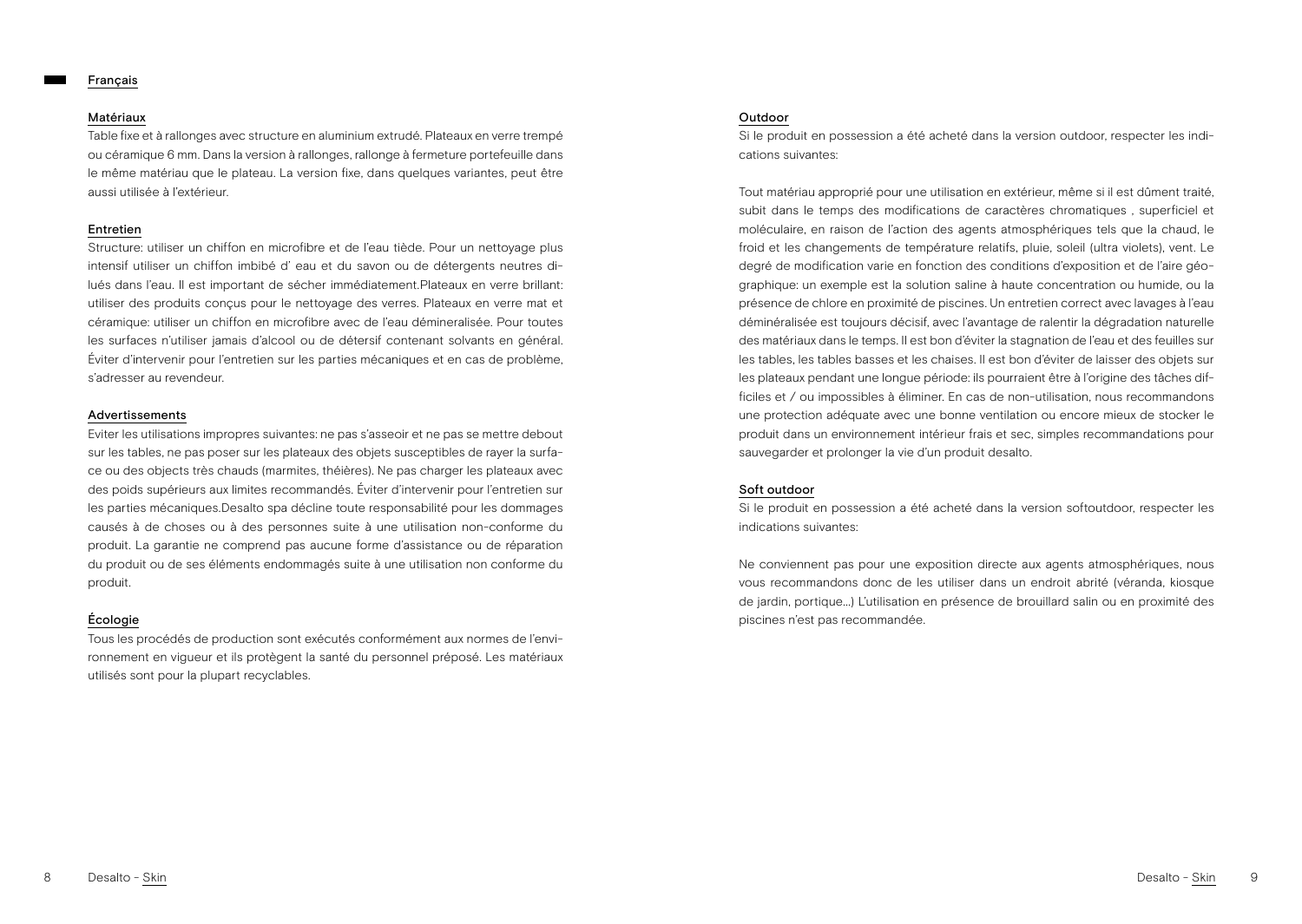#### Materiales

Mesa fija o extensible con estructura en aluminio extruido. Encimeras en cristal templado o en cerámica 6 mm. En la versión extensible, la extensión a libro es en el mismo material y acabado que la encimera. En la versión fija, en algunos acabados, la mesa es apta también para uso en el exterior.

#### Mantenimiento

Estructura: utilizar un paño de microfibra humedecido con agua tibia. Para una limpieza más intensa utilizar un paño con agua y jabón o bien detergente diluido con agua. Importante secar inmediatamente. Sobres en cristal brillante: utilizar productos para limpiar cristales. Sobres en cristal mate y cerámica: utilizar un paño de microfibra con agua desmineralizada. Para todas las superficies evitar el uso de alcohol etílico o detergentes que contengan disolventes en general. Importante secar inmediatamente. Evitar intervenir para el mantenimiento de los componentes mecánicos, en caso de problemas contactar al distribuidor.

#### Advertencias

Evitar los siguientes usos impropios: no sentarse, no ponerse de pie sobre la mesa, no apoyar en los sobres objetos que puedan rayar la superficie u objetos calientes (ollas, tetera). No cargar las encimeras con pesos superiores al límite aconsejado. Evitar intervenir para el mantenimiento de los componentes mecánicos. Desalto spa declina toda responsabilidad por daños a personas o cosas derivados del uso incorrecto del producto. La garantía no comprende ningun tipo de asistencia o reparacion del producto, ni de partes del mismo, en caso de daños causados por el uso incorrecto.

# Ecología

Todos los procesos productivos cumplen las normas vigentes y tutelan la salud del personal engarcado. Los materiales utilizados son casi en su totalidad reciclables.

#### Outdoor

Si el producto ha sido adquirido en la versión outdoor, es bueno respetar las siguientes indicaciónes:

Cualquier material adecuado para uso en el exterior, aunque está debidamente tratado, sufre cambios de carácter cromático, superficial y molecular a lo largo del tiempo, debido a la acción de los agentes atmosféricos como calor, frío y cambios de temperatura, lluvia, sol, viento... El grado de alteración varía según las condiciones de exposición y el área geográfica: un ejemplo es el ambiente con una alta concentración de sal o húmedo , o la presencia de cloro cerca de las piscinas. Un correcto mantenimiento con limpieza hecha con agua desmineralizada siempre es decisivo, con el beneficio de ralentizar la degradación natural de los materiales a lo largo del tiempo. Está bien evitar el estancamiento de agua y de hojas en las mesas, mesas de centro y sillas. Está bien evitar dejar objetos en las encimeras de las mesas durante mucho tiempo: podrían ocasionar manchas que difícilmente o irremediablemente pueden ser eliminadas. En el período de no uso, recomendamos una protección adecuada con buena ventilación, o incluso mejor almacenar el producto en un ambiente interior fresco y seco. Simples recomendaciones útiles para salvaguardar y extender la vida de un producto desalto.

# Soft outdoor

Si el producto ha sido adquirido en la versión soft outdoor , es bueno respetar las siguientes indicaciónes:

No son aptos para la exposición directa a los agentes atmosféricos, por lo que recomendamos utilizarlos en un lugar protegido (como terraza, mirador, pórtico ...) No está para nada recomendado su uso en presencia de niebla salina o cerca de piscinas.